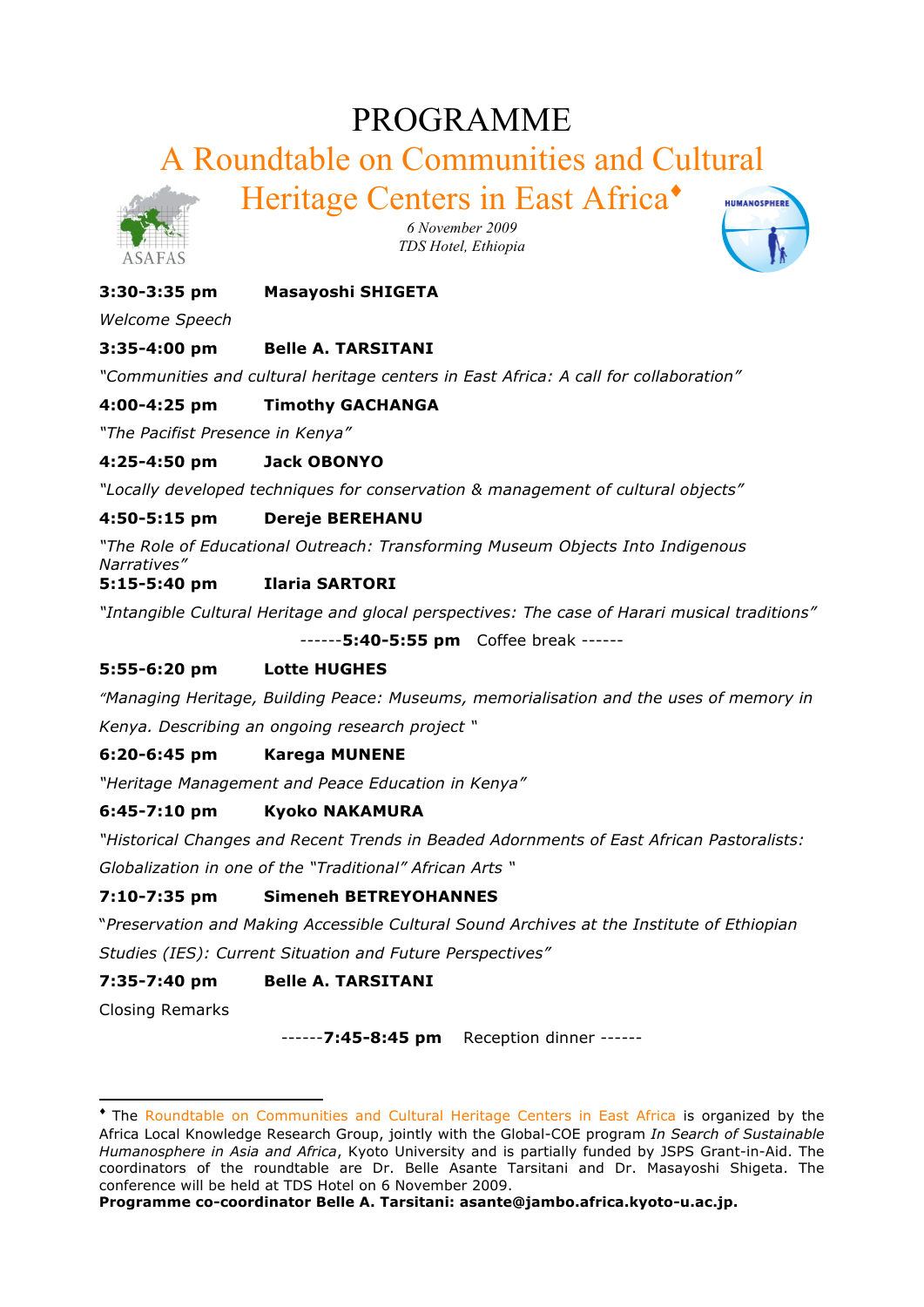# ABSTRACTS A Roundtable on Communities and Cultural Heritage Centers in East Africa



*6 November 2009 TDS Hotel, Ethiopia*



Belle Asante Tarsitani JSPS Postdoctoral Fellow, ASAFAS, Kyoto University

#### **Communities and cultural heritage centers in East Africa: A call for collaboration**

ABSTRACT

This presentation briefly introduces research into four museums in Harar, Ethiopia, highlighting the role that local actors played in the establishment, development and patronage of these cultural heritage centers. Research into the traditional crafts, artisans and museums of Harar, found that recent conservation efforts resulted from local initiatives and subsequent effective joint management of tangible heritage by a community working in conjunction with indigenous organizations, government administrators and foreign interests. Without doubt, the local community's efforts in the context of Harar's museums exemplify the potential of indigenous resourcefulness in creating opportunities for both preservation, and public presentation of folk customs and contemporary cultural practices.

In the course of carrying out research in Ethiopia, the author became acutely aware of three points: the need for successful indigenous cultural management practices to be acknowledged and incorporated in cultural development programs; the positive impact of community-relevant programming in strengthening the engagement of local actors in the museum environment; and, in order to relate the significance of case studies to a wider African context, it is imperative that more regional-wide discussions of relevant issues take place.

With those points in mind, the *Roundtable on Communities and Cultural Heritage Centers in East Africa* was organized with the hope that participants, based on their diverse expertise in the East African culture sector, might be encouraged to promote future discussions of regional interest and encourage the transfer of knowledge based on regional experiences that may positively impact the direction of community engagement in material heritage management in the Horn of Africa.

> Timothy Gachanga Coordinator, Community Peace Museums Foundation (CPMF), Kenya

# **The Pacifist Presence in Kenya**

ABSTRACT

In this paper, I would like to discuss how the Community Peace Museums Foundation (CPMHF) provides a venue for expression of pacifist values among the Akorino in Kenya. Akorino is a group of African Christians whose beliefs and practices are based on the principle of non-violence. They are among the groups of people who are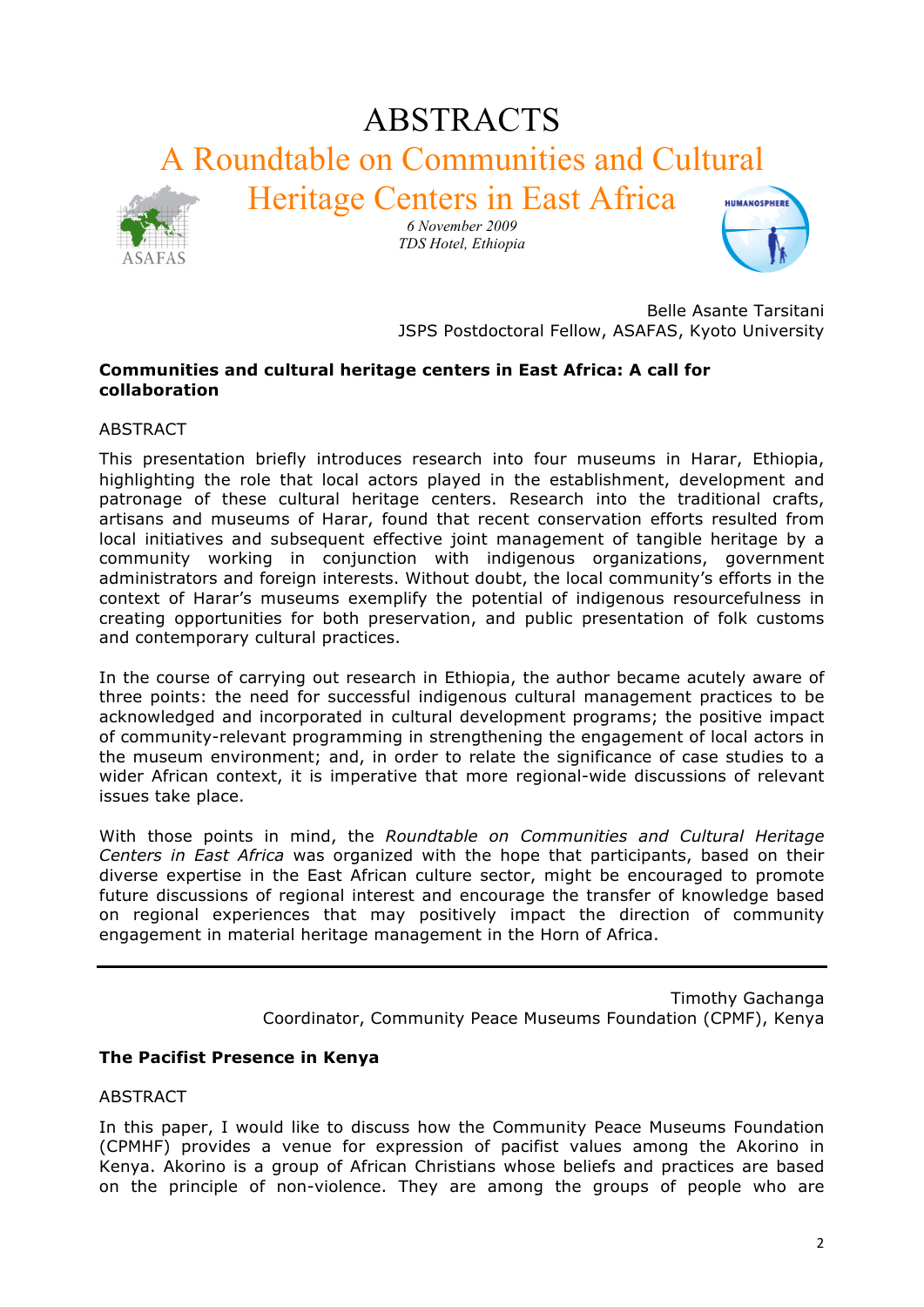considered non-mainstream and perhaps ineffective in the national politic. This may be because they are small in number, simple and spiritual people. They normally do not join the military and the police force.

During the almost eighty years the Akorino have developed their own set of social values, material culture, and systems of protection against injustice and violence. The Akorino community is an example of how the old and the new have been integrated into the changing structures of social and economic political life of new African states. My paper aims at describing how CPMF bring together Akorino youths and elders and thus facilitate greater expression of their principles of faith and life.

> Jack Obonyo Founding Curator, Abasuba Community Peace Museum

#### **Locally Developed Techniques for Conservation and Management of Cultural Objects**

#### ABSTRACT

This paper will highlight the meaning of local developed techniques for conservation and management of cultural object and discuss both the advantages and the challenges of grassroots developed techniques. This will be critically looked into under the spectrum of community museums and in reference to Abasuba community peace museum in Kenya. Examples will be shown of how communities have benefited from indigenous knowledge and promoting locally developed techniques in the conservation of cultural heritage. The paper will also critically analyze how these local techniques have been used to generate income for the local community without necessary involving donors and helping to reduce the poverty level within the community. This paper will go further and explain the managerial systems within the grassroots level and consider the atmosphere for the development of such techniques in the conservation and management of cultural objects.

I will also look into the role of the youth, women and elders in the generation of such techniques and how these people have been empowered and given a voice through the technique. This paper will also highlight how such techniques contribute towards the Millennium Development Goals and critically identify how such techniques could be used towards the communal and national economical empowerment of developed countries in sub-Saharan Africa like Kenya. I will also consider the role of community museums in Africa towards nurturing the local techniques in developed countries, in order to be able to give an outline of the way forward for locally developed techniques and how they can be improved better within the  $21<sup>st</sup>$  century.

> Dereje Berehanu Assistant Curator, Addis Ababa University, Institute of Ethiopian Studies, Modern Art Museum Gebre Kiristos Desta Center

#### **The Role of Educational Outreach: Transforming Museum Objects Into Indigenous Narratives**

#### **ABSTRACT**

Many museums in Africa have been criticized for remaining as monuments of the past and having lost their indigenous connection and dynamic educational role towards their indigenous communities. Besides, the museums have long failed to effectively employ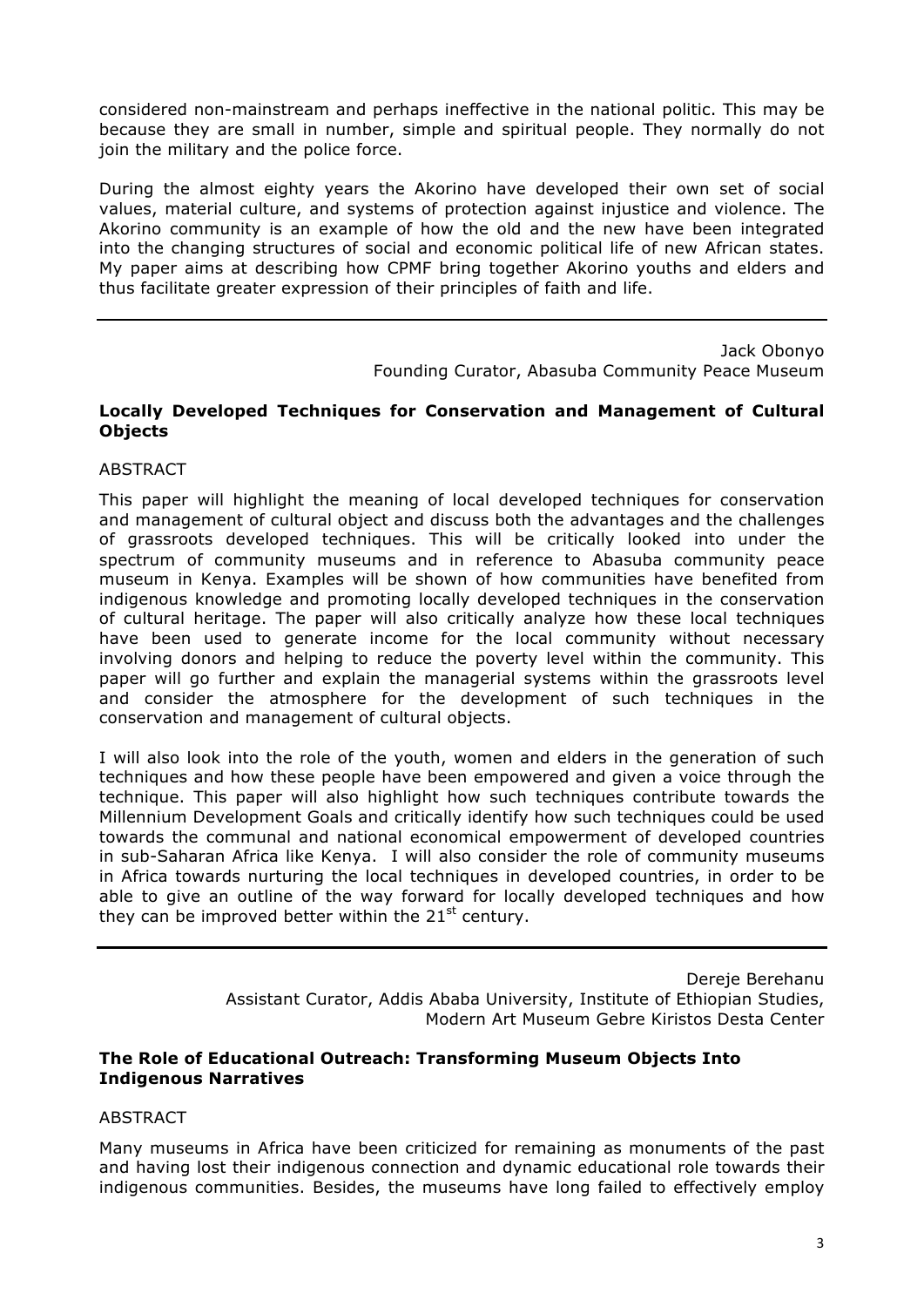easily adaptive educational, representative as well as participatory approaches in communicating their exhibits to the indigenous communities they ought to serve. Particularly, the utilization of museum objects for extensive educational purposes has most been archaic and static. As a result, despite some recent progresses, the role of the museums as typical tools of transferring knowledge, preserving civilization, addressing societal concerns plus needs serving as dynamic tools of development and forum for discussion and intervention has been marginalized.

In order to revitalize the above features of Africa's museums in light of current glocal context and development patterns, adoption of modern, locally improvised and easily comprehendible viable methodologies that could address, and based on, the interest of a cross-section of African communities should be the current prior agenda.

Hence, this research endeavors to pinpoint practical museum and exhibition methodologies and approaches conforming to the current needs, aspirations and understanding levels of indigenous African populations and while harmoniously conjoining advanced dynamic modalities and standards. The paper will specifically discuss viable mechanisms to effectively integrate indigenous narratives of objects as integral parts of the objectives. This encompasses a scrutiny of such practical ways as the translations of oral traditions, cultural and practical values, ordeals, innovating techniques, history, etc. behind objects, through visual and live media in exhibitions and other programs facilitating knowledge sharing and cultural exchange.

> Ilaria Sartori (PhD, University of Rome "La Sapienza")

#### **Intangible Cultural Heritage and glocal perspectives: The case of Harari musical traditions**

#### **ABSTRACT**

During the last decennia, the multifaceted manifestations of African intangible cultural heritage (oral traditions and expressions, performing arts, social practices, rituals and festive events, knowledge and practices concerning nature and the universe, traditional craftsmanship) increasingly raised the attention of worldwide observers. Local communities and international organizations incremented their activities of documentation, preservation and valorization of living heritage, while individual and cooperative researches developed original approaches, methodologies and techniques in order to properly identify, select, categorize, and manage relevant intangible cultural expressions. In this sense, the Convention for the Safeguarding of the Intangible Cultural Heritage acted as a catalyst for a number of initiatives, notably including, in the Horn of Africa, the UNESCO research and training project "Ethiopia - Traditional Music, Dance and Instruments".

In order to establish future strategies for an efficient glocal administration of ICH, it is worthwhile to consider, *ab initio*, an overview of the achievements reached by this and other recent projects endeavored with regard to musical traditions. In Ethiopia, and notably in Harar, spheres of activity included research, training and capacity building, establishment and development of archives and museums, meetings, conferences performative events and other interactive programs directed to the enhancement of community awareness as well as international cooperation.

Whilst mentioned in World Heritage List because of its remarkable tangible legacy, Harar is concurrently endowed with a unique living heritage; furthermore, a peculiar synergy between local and international forces and experiences, particularly evident in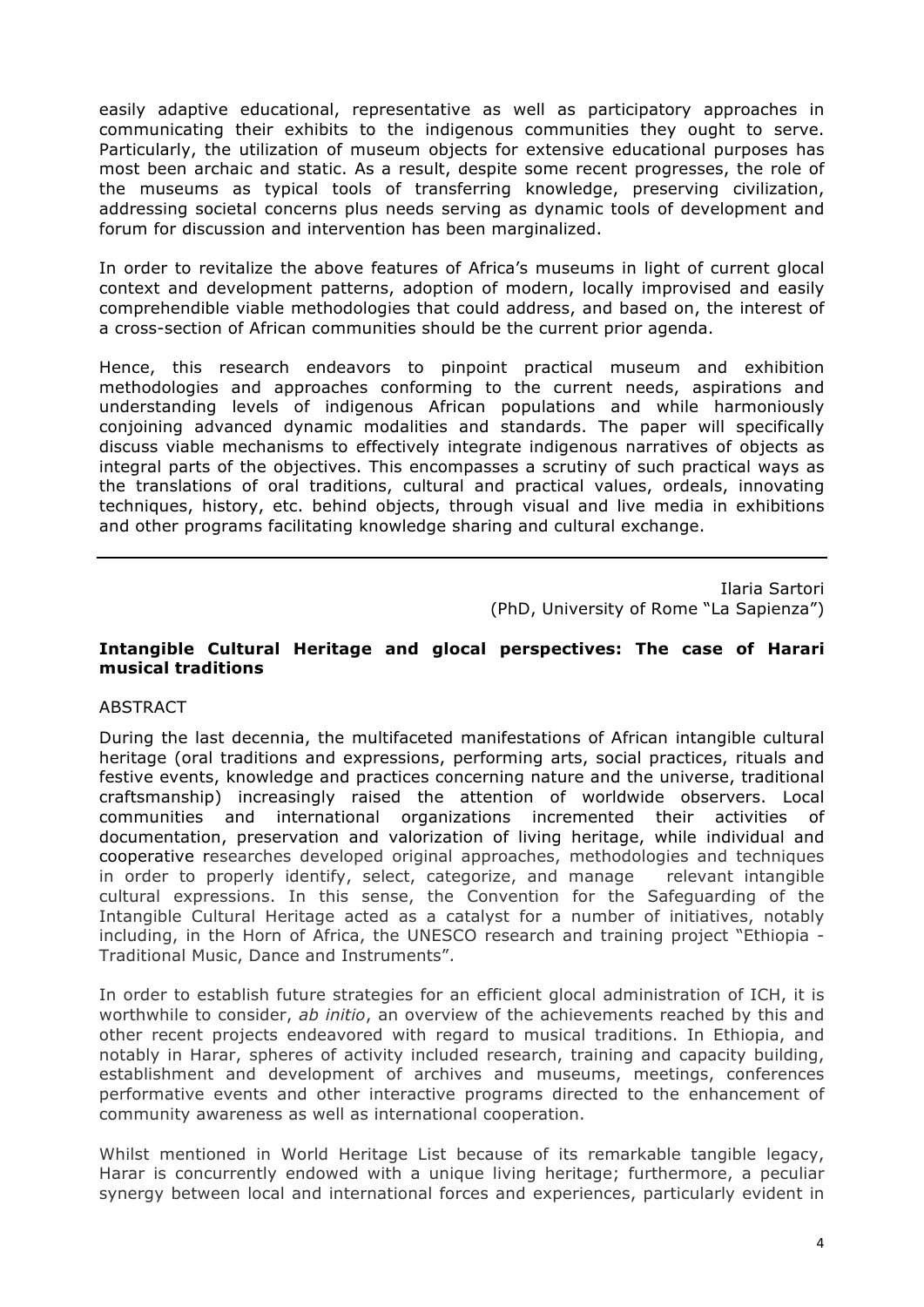Harari musical history, seem to represent a potential response to the necessity of merging the knowledge and needs of communities and cultural institutions in order to protect, valorize and transmit musical, poetical, linguistic, literary social and ritual traditions.

> Dr Lotte Hughes The Ferguson Centre for African and Asian Studies The Open University, UK

#### **Managing Heritage, Building Peace: Museums, memorialisation and the uses of memory in Kenya**

Describing an ongoing research project

#### ABSTRACT

State heritage management in Kenya appears, for historical and political reasons, to be in crisis, whereas non-state actors' engagement with heritage is enjoying a renaissance. This initial hypothesis led the research team to ask questions that include: what does this duality tell us about history, memory, identity and reconciliation in the postcolony? Why have community-led heritage initiatives developed at this stage in Kenya's history, and how are they manifested? How are they linked to grassroots peace and reconciliation efforts, and how do these compare with state-led initiatives at national level? From early research findings, what appears to be happening, in the community-led heritage sector, is a renaissance of civil society activism around new forms of struggle. While the study of heritage, memory and memorialisation is a growth area, particularly in postcolonial post-conflict states, this particular study focuses on Kenyan phenomena which have not been researched before.

This presentation will describe a 3-year research project, led by the author, that began in October 2008 and builds upon a pilot phase. Other members of the core research team are Prof. Karega-Munene of United States International University, Nairobi (who will also present at the Roundtable), and Prof. Annie Coombes of Birkbeck College, University of London. The project also involves other Kenyan scholars, students, museums, NGOs/CBOs, human rights and other civil society groups, and ordinary citizens, and aims to contribute to two-way knowledge transfer between the scholarly and non-scholarly sectors.

> Karega Munene School of Arts & Sciences United States International University, Nairobi, KENYA

#### **Heritage Management and Peace Education in Kenya**

#### ABSTRACT

The 2007-2008 post-election violence in Kenya presented the heritage management sector with a myriad of challenges. To date the National Museums of Kenya, the only institution legally mandated to manage the Kenya's cultural and natural heritage, appears clueless about using heritage in healing the nation. In contrast, community peace museums, which are grossly understaffed are grossly understaffed and, unlike the National Museums are not funded by the Treasury, have initiated commendable peace-making and peace building efforts at the grassroots in different parts of the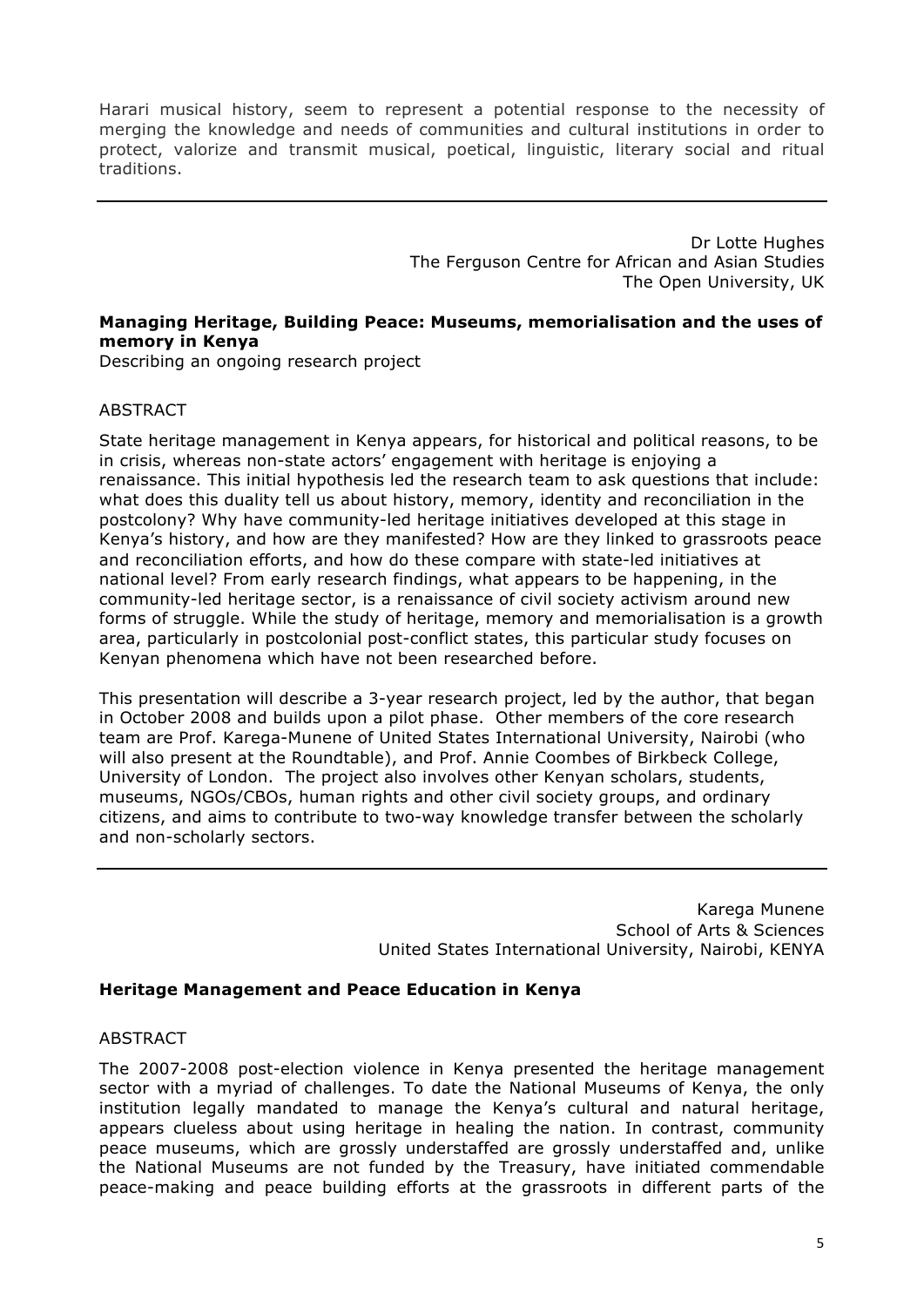country. More recently, community peace museums have launched an initiative to establish peace clubs in primary and secondary schools in various parts of the country, with the aim of promoting peaceful coexistence for posterity. This paper explores these issues against recent development requiring registration of all institutions describing themselves as 'museums' by the Ministry of National Heritage and Culture.

> Kyoko Nakamura ASAFAS, Kyoto University

#### **Historical Changes and Recent Trends in Beaded Adornments of East African Pastoralists: Globalization in one of the "Traditional" African Arts**

#### ABSTRACT

East African pastoralists are well known for their colorful and decorative beaded adornments and for a strong adherence to beads, in contrast to the westernized clothing culture of neighboring agricultural peoples. Many books, postcards, and pamphlets promoting tourism feature East African pastoralists, particularly the Maasai, wearing elaborate beaded adornments all over their bodies. They catch the attention of foreign tourists and people from other African ethnic groups, and create a symbolic image of typical 'traditional' people.

Their beaded adornments seem 'traditional', but are actually rather new things. The beads, which are used by them now, are imported from Chez, and were only introduced to them around the beginning of 20th century. Now they are wearing adornments very colorfully and flamboyantly, but according to my field research on the Samburu, one of the Maa-speaking groups who share their language and culture with the Maasai, many of their beaded adornments have been invented within the past twenty years. In particular, the adornments of young unmarried males, who are called "warriors", are becoming more flamboyant, with many more beads and other materials being used.

The presentation will show the changes in their adornments with the relation to the encounter with the other societies since the colonial days. Before the beads the main materials of their adornments were leather, brass, aluminum, bone, eggshells, and cowries. The encounter with the beads changed their adornments dramatically with the respect to the colors and designs. I will show how the people have developed their adornments using many colors and designs. I introduce recent new materials they like to use in combination with beads, such as plastic, buttons, thumbtacks, artificial flowers, etc., and how the people are making recent eye catching adornments. The tourism impacts on their adornments will be discussed by introducing my research results taken in Mombasa one of the foremost tourist resorts in Kenya.

> Simeneh Betreyohannes Lecturer, Institute of Ethiopian Studies, Addis Ababa University

#### **Preservation and Making Accessible Cultural Sound Archives at the Institute of Ethiopian Studies (IES): Current Situation and Future Perspectives**

#### ABSTRACT

Historical and geographical factors have allowed Ethiopia to have various connections with the other world since ancient times. As a result, Ethiopia became one of pioneer African countries to experience sound recordings through European agencies in the  $19<sup>th</sup>$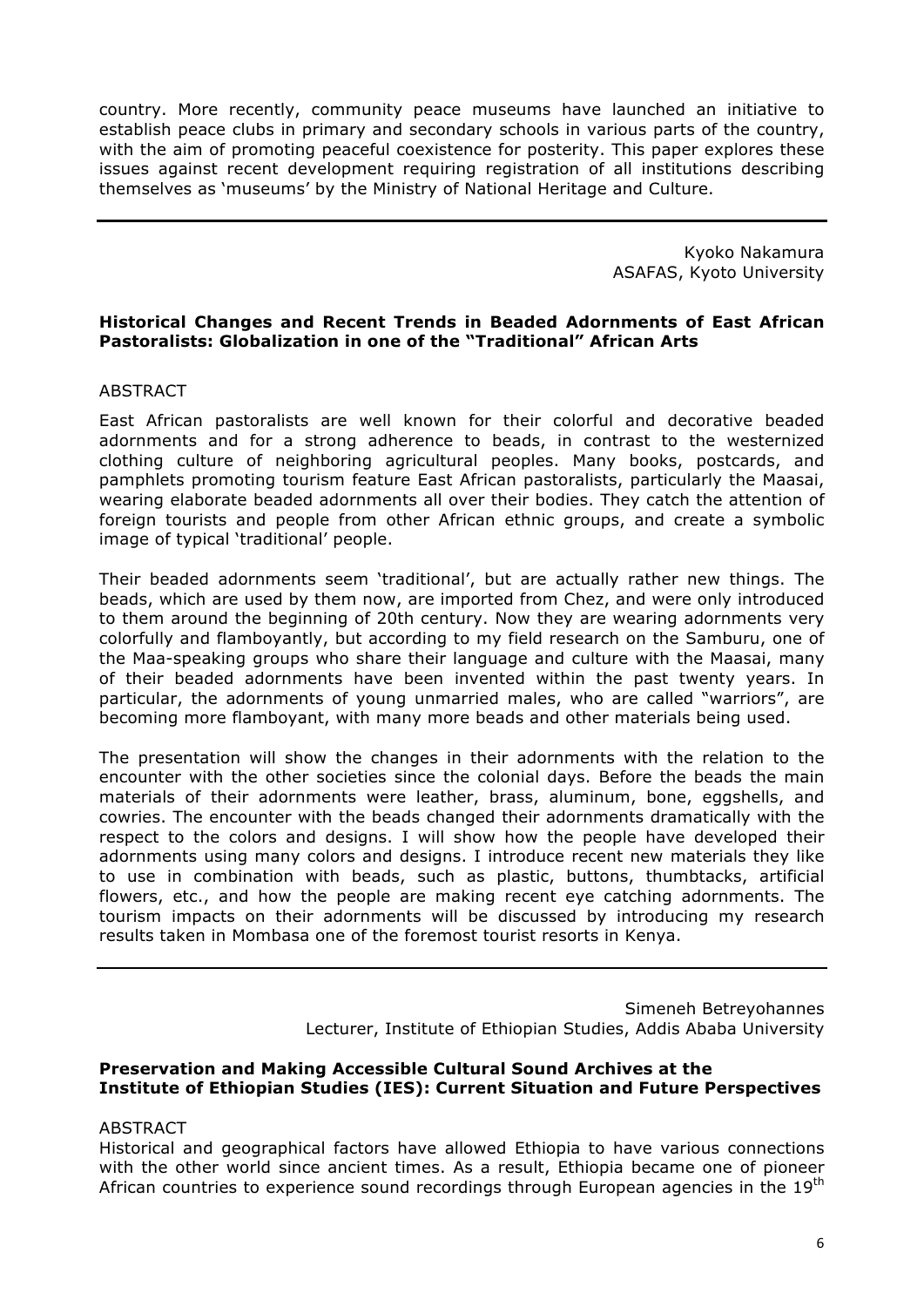Century. It is also believed that Ethiopians to make the earliest commercial recordings of African music in Europe. Despite such long story of sound documentation, Ethiopia has never succeeded in preserving and making these archives accessible. Most of such old and rear sound recordings remained either untraced or concentrated in different European institutions. Similarly, the diverse early ethnomusicological recordings are only found oversees. Even the local commercial music productions few decades ago are exploited by foreign collectors that deprived the indigenous people access. Although some recent initiatives such as UNESCO's project for establishing digital sound archive at the National Archives and Library of Ethiopia (NALE) is amicable, IES seems to be the ideal place for such enterprise because of its valuable collections, future prospect, and other factors discussed within this paper. $^1$ 

The purpose of this preliminary study is to present a short review of the general sound documentation experience of the country as well as the current situation of the IES collection. It also exposes the relevance of the sound archives as a significant source material for multidisciplinary research endeavours that could provide a fresh incite for understanding historical, social, cultural and political situation of the contemporary Ethiopia. The paper calls for close collaboration of local and international institutions and individuals for enhancing the collection at IES for preservation and making the cultural sound archives accessible.

<sup>1</sup> Though the sound archive is being established at NALE, as one of the stakeholders, IES has been among the major beneficiaries of the UNESCO/Norway Funds-in-Trust Cooperation Project "Ethiopia-Traditional Music, Dance and Instruments".